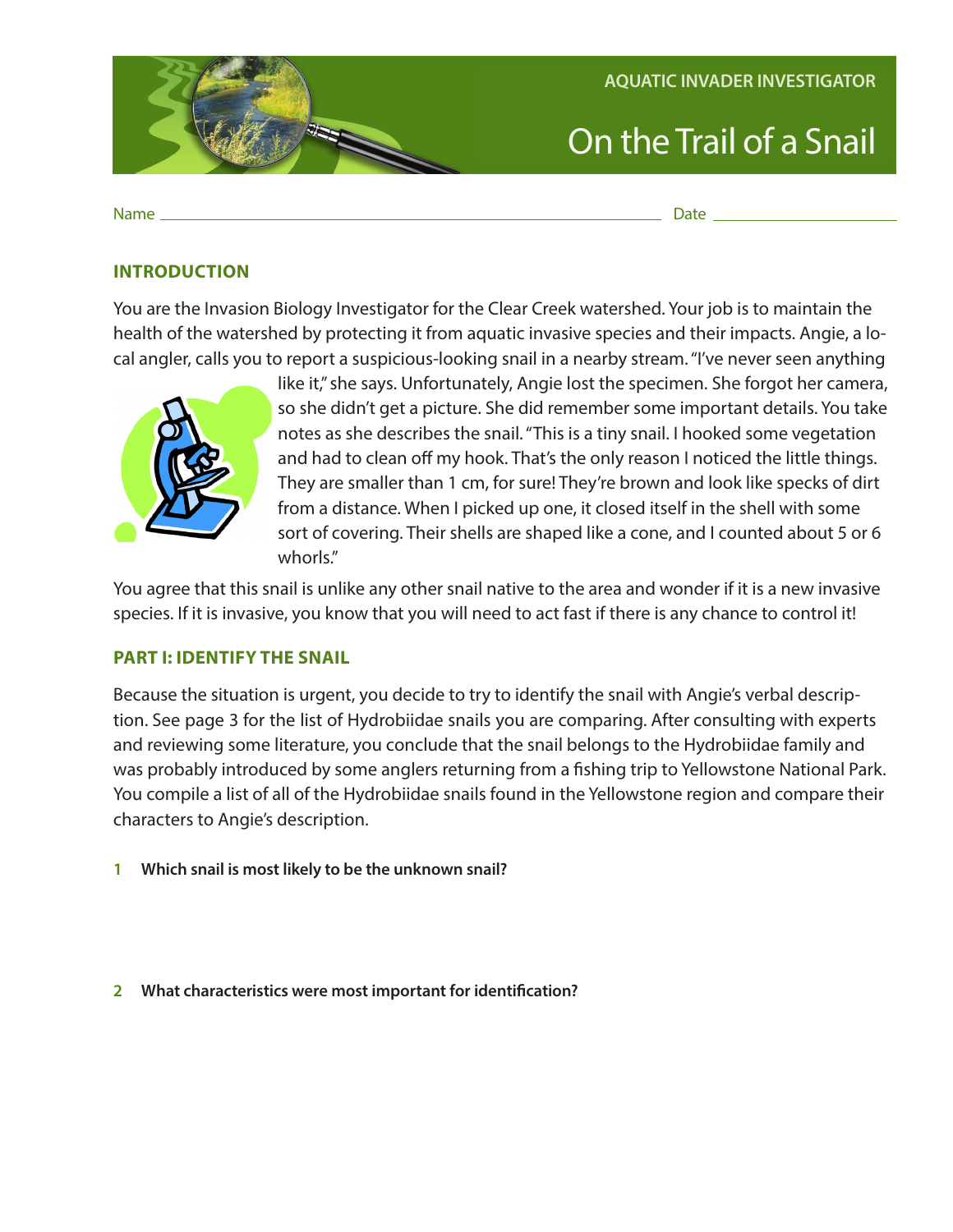## **Hydrobiidae species found in Yellowstone National Park**

 Compare the description of the mysterious snail you found to these photos to determine the iden-tify of your mystery snail.

(Images from: http://www.esg.montana.edu)

| <b>Amnicola</b>     | 5 to 6 mm in length, 3 to 4 whorls, bottom whorl twice the width of<br>second whorl.                                                                                                  |  |  |
|---------------------|---------------------------------------------------------------------------------------------------------------------------------------------------------------------------------------|--|--|
| <b>Potamopyrgus</b> | This snail has a black or brown, cone-shaped shell. (Maximum size<br>6 mm, 5 to 6 whorls.)                                                                                            |  |  |
| <b>Taylorconcha</b> | The single species Taylorconcha serpenticola is listed as threat-<br>ened. (Maximum size 4 mm, 2 to 3 whorls, creamy yellow color.)                                                   |  |  |
| <b>Pyrgulopsis</b>  | Pyrgulopsis are the dominant western springsnails with many spe-<br>cies. (Four whorls or fewer, 5 to 6 mm in length; bottom whorl is<br>approximately 30% larger than second whorl.) |  |  |
| <b>Colligyrus</b>   | Maximum size 4 mm, no more than 3 whorls, chestnut brown color.                                                                                                                       |  |  |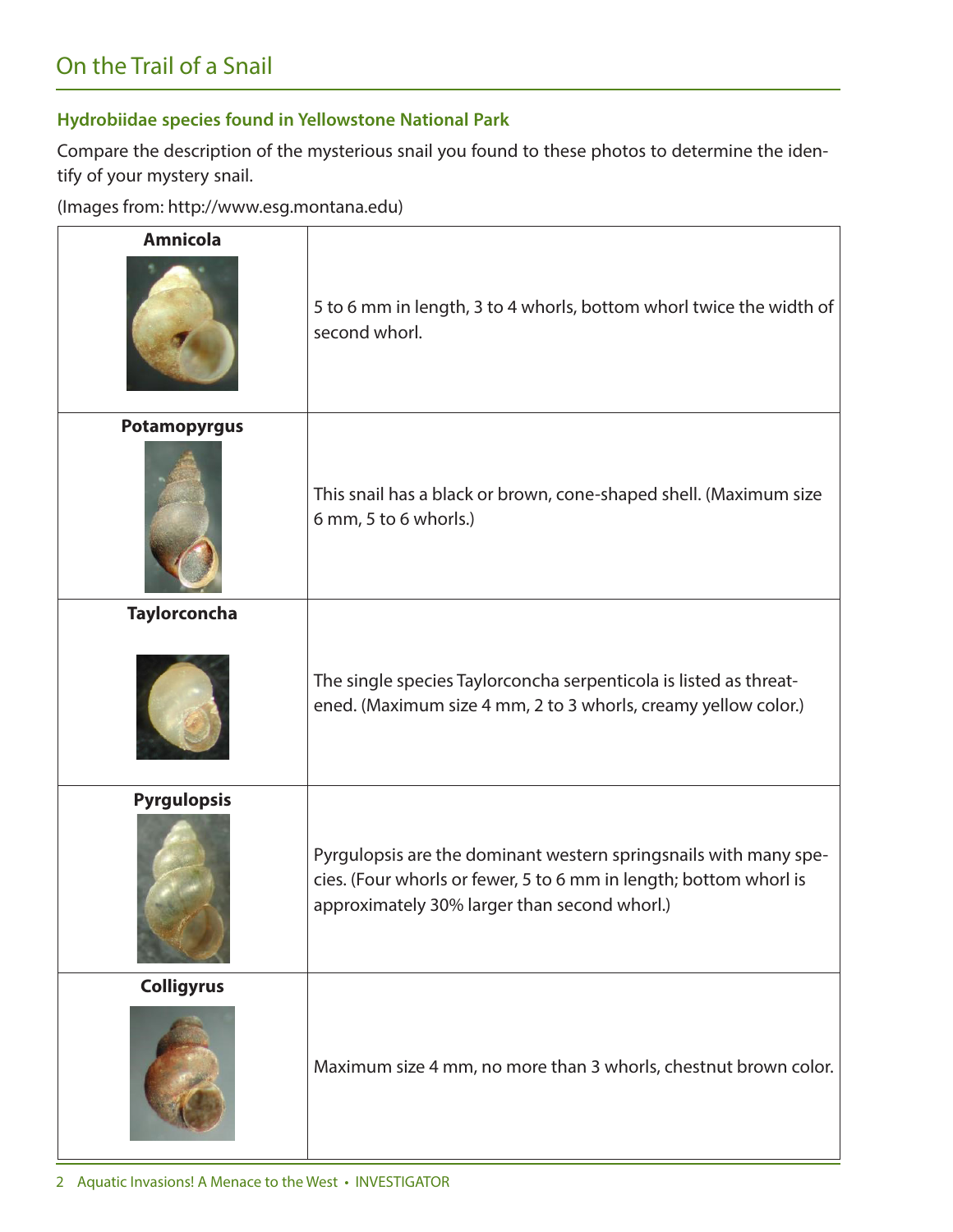### **Create a dichotomous key**

Now, create a dichotomous key for the snails pictured in this lesson. A dichotomous key is a method for determining the identity of something by matching a characteristic to a series of possible choices that lead you to the correct name of the item. Dichotomous means "divided in two parts." At each step of the process, the user of the key must compare a characteristic to two possible choices, and each alternative leads to another question pair until the item is identified. It is similar to playing 20 questions. A dichotomous key will have enough questions to identify each member of the group. If your key for the snail is constructed correctly, you should be able to use it to identify any snail in the list above.

As a simple example, you can construct a dichotomous key to identify people (or another group of items) in a classroom, using questions based on gender, hair length/color, glasses (or not), clothing color, etc.

Question 1: Is the person male, or female?

Question 2: Does the person wear glasses, or not?

Question 3: Is the person wearing blue jeans, or not?

etc.

#### **PART II: GET INFORMED**

 organism. Your teacher will share a video and or a powerpoint about the New Zealand mudsnail. As Now that you have confirmed the identification of the mystery snail, your primary concern is what impacts it might have on the stream. To understand its impacts, you need to know more about this a class, answer the following questions.

- **1** To what class of organism does the snail belong?
- **2**  Did you know that gastropods are the second-most diverse class of organism in the world, with more than 40,000 living species? What is the most-diverse class of organism?
- **3**  To what phylum does the snail belong? **4**  What other familiar animal is also a gastropod? What are the main characteristics of mollusks? **5**
- Does the New Zealand mudsnail undergo protostome or deuterostome development? **6**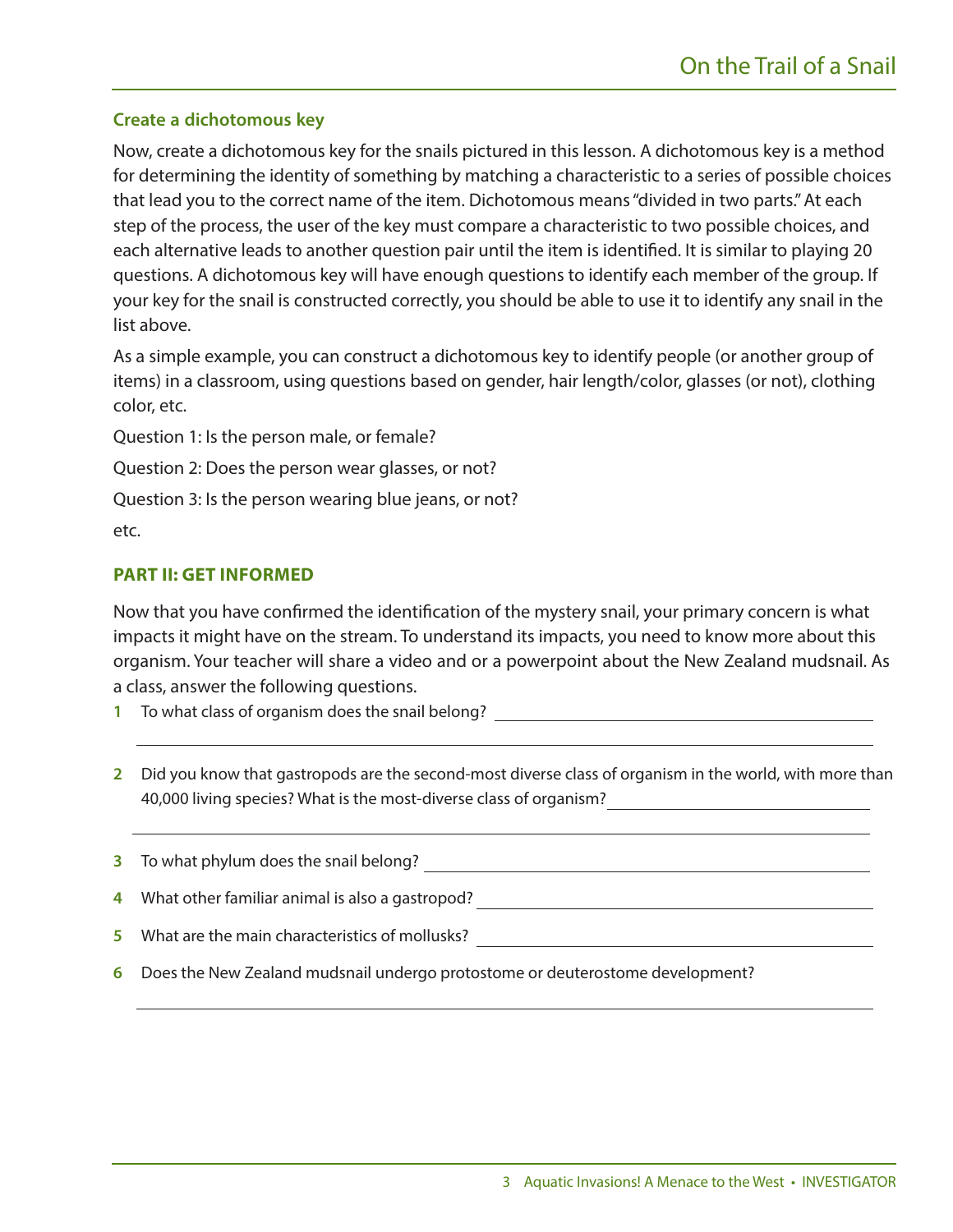# On the Trail of a Snail



 $New Zealand$  mudsnails reproduce through parthenogenesis and bear live young. Above: Note the embryos in the bottom *whorl of the shell. Right: Embryos released after a snail*  $dissection.$ 



- **7**  The New Zealand mudsnail is a resilient species; it possesses an operculum, a movable cover to the opening of the shell. What purpose does an operculum serve? Is it possible to observe the operculum?
- **8**  Although the New Zealand mudsnail can reproduce sexually, invasive populations tend to consist of selfcloning, live-bearing females that yield 20 to 140 offspring per brood, while brooding up to four times per year. This kind of reproduction is called parthenogenisis. What is the evolutionary advantage of a clonal reproduction strategy? Do you think this type of reproduction contributes to this snail's invasiveness? What is a disadvantage of clonal reproduction?
- **9** The presence of an operculum allows the New Zealand mudsnail to survive ingestion by a fish. How do you think this fact affects:
	- The mudsnails' ability to invade?
	- The nutritional value to the fish?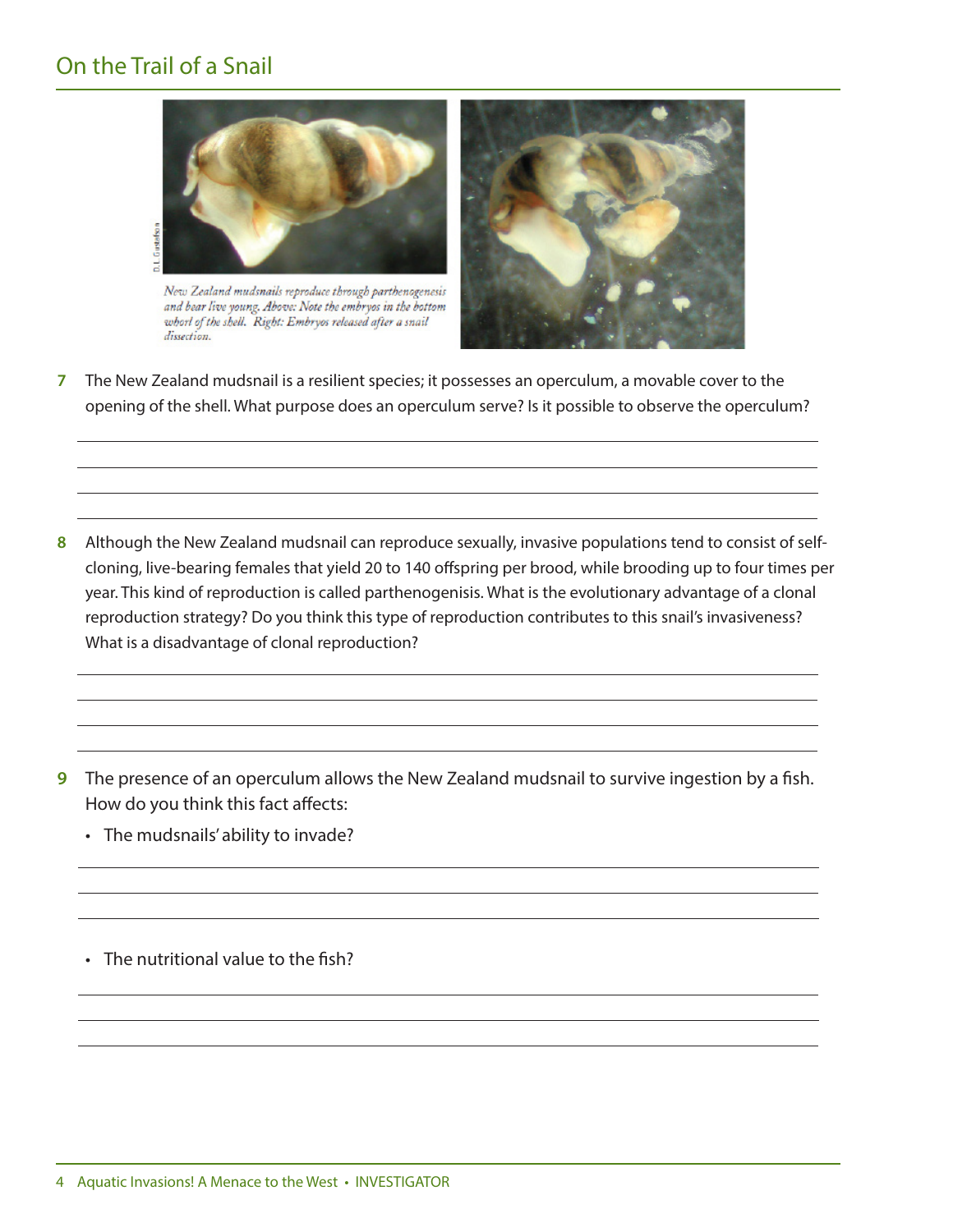# On the Trail of a Snail



*New Zealand mudsnails are as small as a grain of rice, and can easily stow away on hiking boots, horse hoofs, and bicycle tires.* 

#### **PART III: PREDICT THE RISKS**

The New Zealand mudsnail is a new component to the Clear Creek ecosystem. You want to know how the mudsnail may be interacting with or affecting other organisms. Your work crew has collected some of the most common organisms from the stream for you to study.

#### **First Observe**

As you study the organisms, note any structures that allow the organism to survive in its environment, for example, structures for getting food, mating, hiding, and defense, and think about the purpose of the structure. Also consider the organism's role in the food web. What is its primary food source? What preys on it? Record your observations in the table on the next page.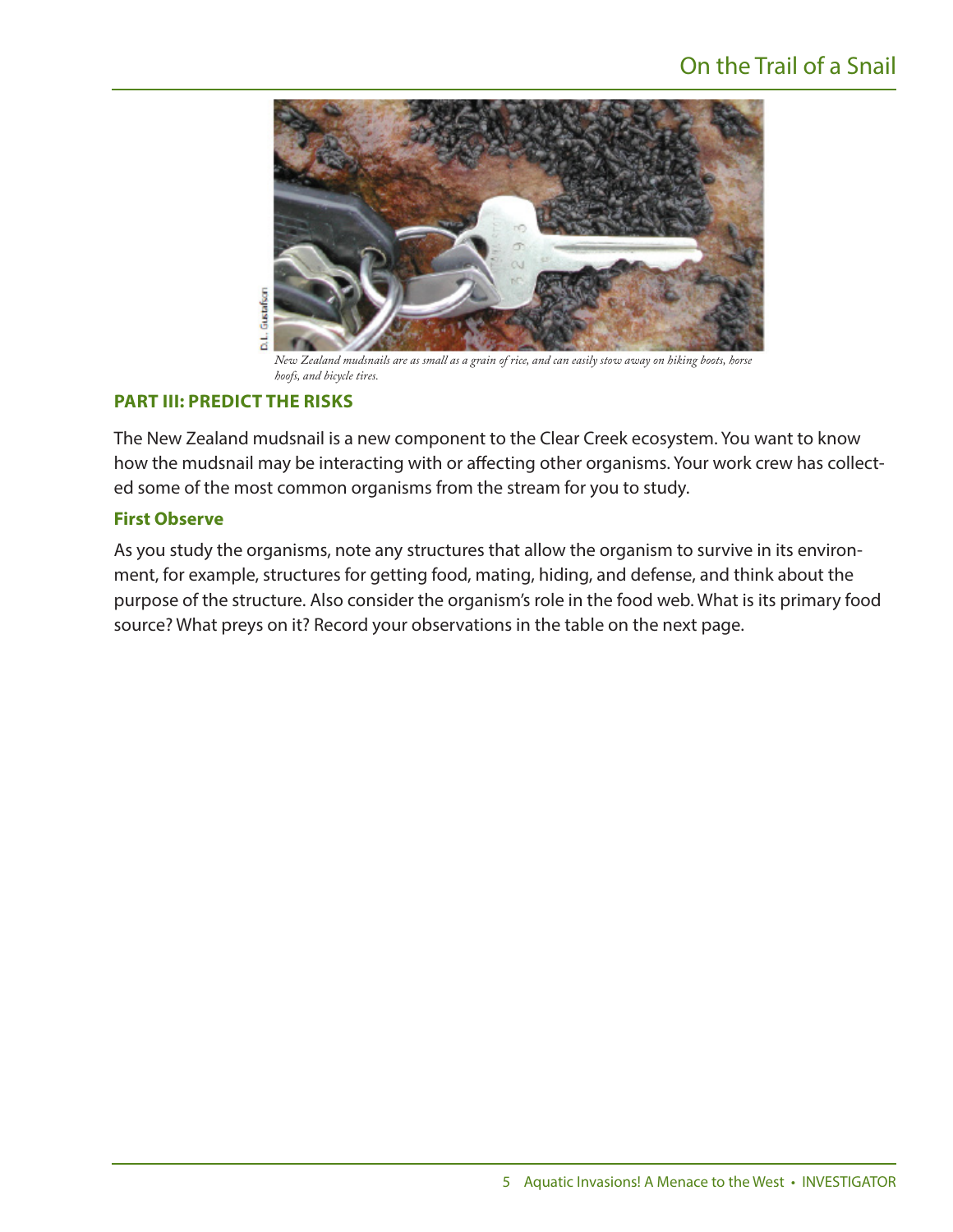# On the Trail of the Snail

| Organism                | <b>Unique Structure</b><br>or Characteristic | <b>Possible Function</b> | What does it eat? | What eats it? | <b>Family/Order</b> |
|-------------------------|----------------------------------------------|--------------------------|-------------------|---------------|---------------------|
| Algae and<br>periphyton |                                              |                          |                   |               |                     |
| Native Snail            |                                              |                          |                   |               |                     |
| Fly or beetle<br>larvae |                                              |                          |                   |               |                     |
| Clam or<br>mussel       |                                              |                          |                   |               |                     |
| Crayfish                |                                              |                          |                   |               |                     |
| Fish                    |                                              |                          |                   |               |                     |
| Duck                    |                                              |                          |                   |               |                     |
| Eagle                   |                                              |                          |                   |               |                     |

OPTIONAL: You can use the answers below to create a simple food web for the species you collected or included in the activity.